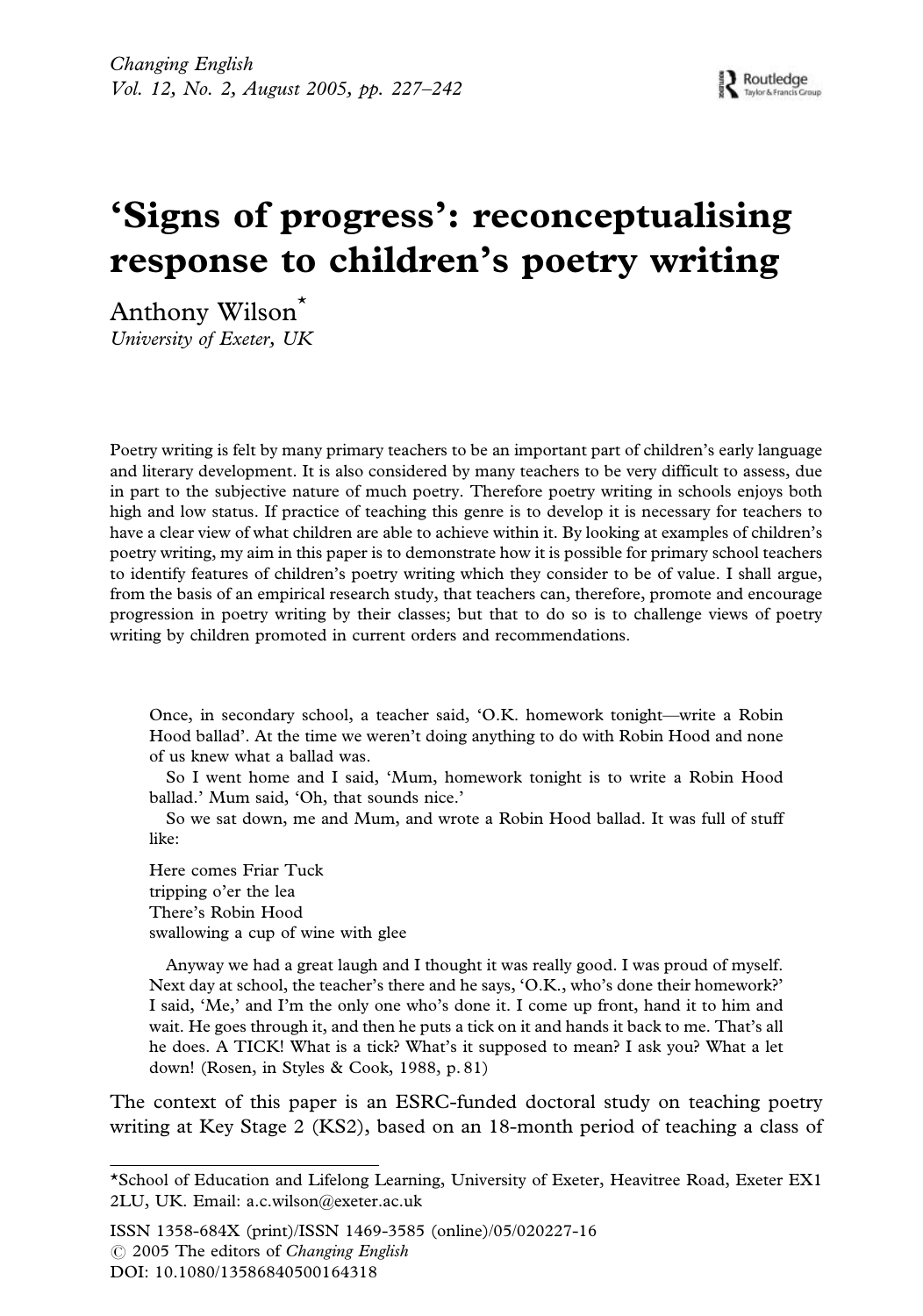Year 5 and latterly Year 6 children in a large combined school in Exeter. The lessons, which lasted for one and a half hours, took place outside of, and did not seek to replicate, the literacy hour. However, a variety of pedagogical strategies promoted by the National Literacy Strategy (NLS) were used, such as modelling, demonstration and oral rehearsal.

My reasons for writing this paper stem from my own experience as a published poet (Wilson, 1996, 1999, 2002) and visiting writer in schools, as well as primary school teacher. As a teacher and researcher I am also interested in how children and teachers come to develop their understanding of progression within the poems they write and teach. The Rosen quotation, above, indicates that assessment is not always taken into account by teachers teaching poetry writing. This contrasts with the following: 'With Seamus Heaney … an already achieved, uniquely precocious maturity is being deepened into a tragic voice. He has already left the point at which his contemporaries are now arriving' (Clive James, quotation from The Observer on a book blurb). This is an excerpt from a review, and is written in a language which takes for granted that a critical apparatus for discussing poetry by adults in terms of 'excellence' is already well established. Clive James, without being specific, shares with his reader an implicit understanding that to have reached 'maturity' is a sign of progress, based, in part, on a comparison with contemporaries. Benefiting from the tools of practical criticism (Leavis, 1932; Eliot, 1957) this is accepted as the vocabulary of book reviewing. The problem for educators of young writers is that, in spite of recent suggestions by Dymoke (2003) and Carter (1998), no such agreed vocabulary for discussing poetry by children exists in this country, thus making it hard to describe progress. At worst children receive well-intentioned but ultimately misguided comments which talk about 'poetic features' or give comments on spelling (SCAA, 1995).

This paper argues that it is not only possible but fruitful to assess children's poetry writing at KS2. The paper does not argue for this in the summative sense. By devising a set of criteria, which, looked at together, give teachers a picture of signs of progress in a piece of poetry writing, this paper promotes a notion of progression in children's poetry writing. This seeks to empower children by communicating to them about areas of development, as opposed to expecting them to write excellent poems without any idea of development. In practice this means that the vocabulary about poetry by children needs to change; not so that we begin to doubt, with Scannell (1987), that children's attempts at poetry writing are in some way inferior; but so that we can stop looking for perfection, and concentrate instead on extending children's knowledge and skills in areas where they show signs that they need extra support to grasp new concepts.

Latterly, poetry writing has changed from being a 'Cinderella' subject (Benton, 1978, p. 114), taught ad hoc according to primary teachers' enthusiasms and/or anxieties, to a compulsory element in the National Curriculum (NC) (DES, 1990; DfE, 1995, DfEE, 1999) orders, and NLS recommendations (DfEE, 1998). While some have welcomed this move, in that the Strategy helps children access 'sophisticated formal aspects of language' (Coulson, 1999, p. 8; Kerr, 2002,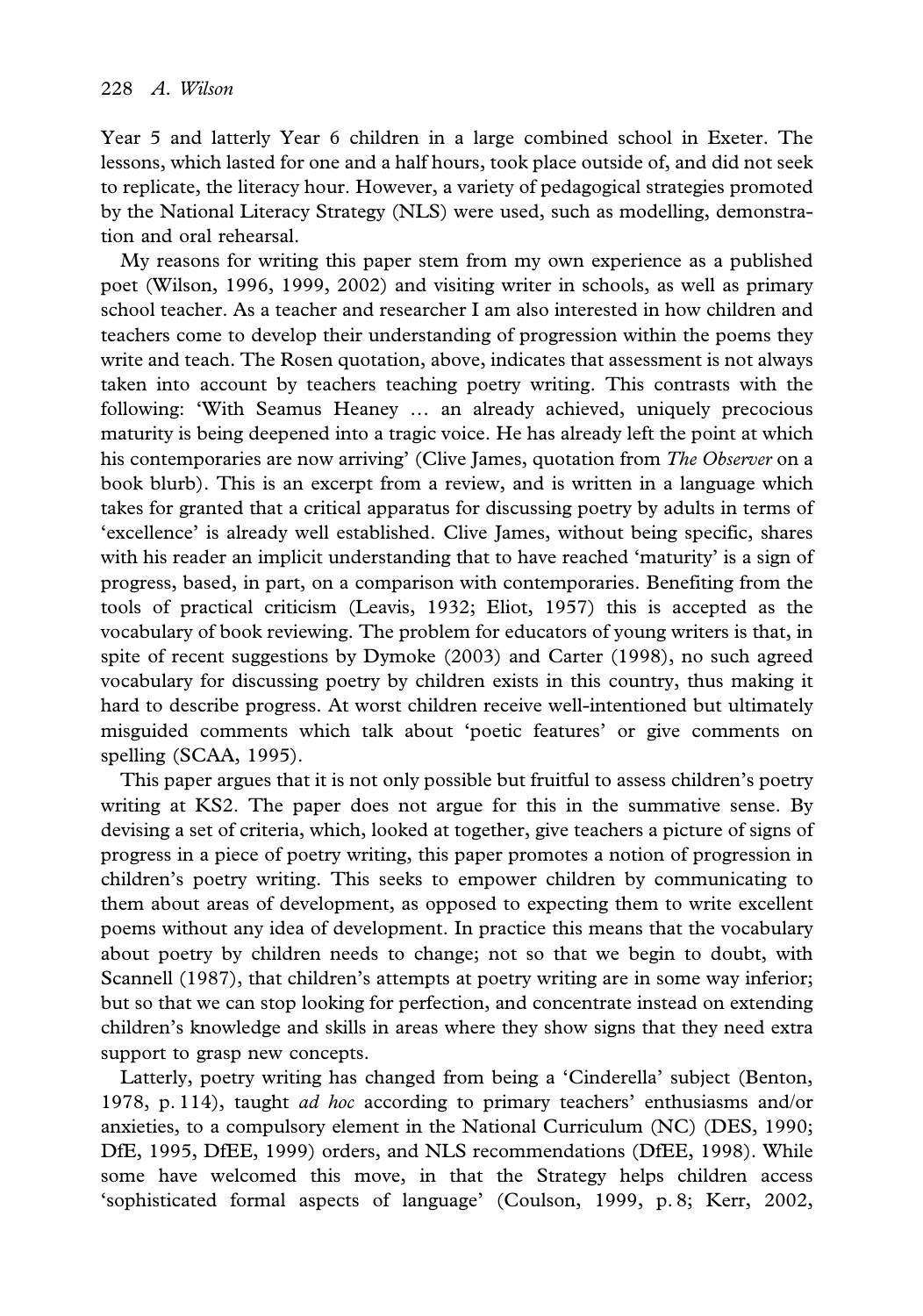p. 25), others see the prescribed material of recent orders as anathema to the very qualities poetry teaching should promote (Carter, 1998). It is in the arguments over what these qualities are, or should be, that much of the debate around this subject has been generated in the post-war period.

The current version of the NC (DfEE, 1999) was published after the NLS. It is surprising, therefore, that the content found in the latter is not repeated in the current orders. Poetry does appear in the current orders (DfEE, 1999, p. 30), as one genre among many that children are expected to write.

As with the NLS, one can view the current orders as being true to the tradition of Cox (DES, 1989; Cox, 1991) in that they try to strike a balance between different modes of writing. Though there is a detectable shift towards the concern for technical competence in NC 1999, for example, in the way experimentation with language is partly decontextualised from writing into an analytical activity, there is also an attempt to place 'creative uses of language' (DfEE, 1999, p. 29) in the same category as informing, explaining, reviewing and persuading. There is an emphasis throughout on the needs of the reader, implicitly requiring teachers to teach a model of writing which has metacognitive processes at its centre. Furthermore, the descriptions of writing offered are very open: 'focusing on the subject matter' and conveying it 'in sufficient detail for the reader' could equally apply to a poetic description of an object, experience or emotion, as it could to creating the setting in a story, or giving the background facts to a case in order to set up a debate. The current orders, therefore, place poetry writing on an equal footing with other modes of writing, within the context of using English for learning across other curriculum areas, and functional competence across a wide range of skills. This should be seen by teachers as a sign of strength, and should act as a spur to giving equal weight in the classroom to both 'the main rules and conventions of written English' (DfEE, 1999, p. 29) without ignoring 'creative uses of language' (p. 29) and imagining and exploring feelings and ideas.

The first thing to say about the content of poetry being read and written by children at KS2 is that the programme the Strategy provides is very thorough and covers a lot of ground. Children currently in Year 6, and who will have been taught from the Strategy since 1999–2000, will have encountered a wide range of verse forms, both in their reading and in terms of forms they will have been expected to write themselves. As such, the range of poetry proposed by the Strategy might be the making of poetry teaching, in that the activities and reading material proposed are no longer ad hoc, yet are open enough for teachers to develop and administer according to their own tastes and reading and their understanding of children's needs.

One is also struck by the way the Strategy requires children to write progressively more demanding poetry writing activities as they get older, starting in Year 3 Term 1 with writing short descriptions and simple patterns; or Year 3 Term 2 with writing 'new or extended verses for performance based on models of performance poetry' (DfEE, 1998, p. 34); and ending in Year 6 Term 3 with writing a 'sequence of poems linked by theme or form' (DfEE, 1998, p. 54). This is the first time that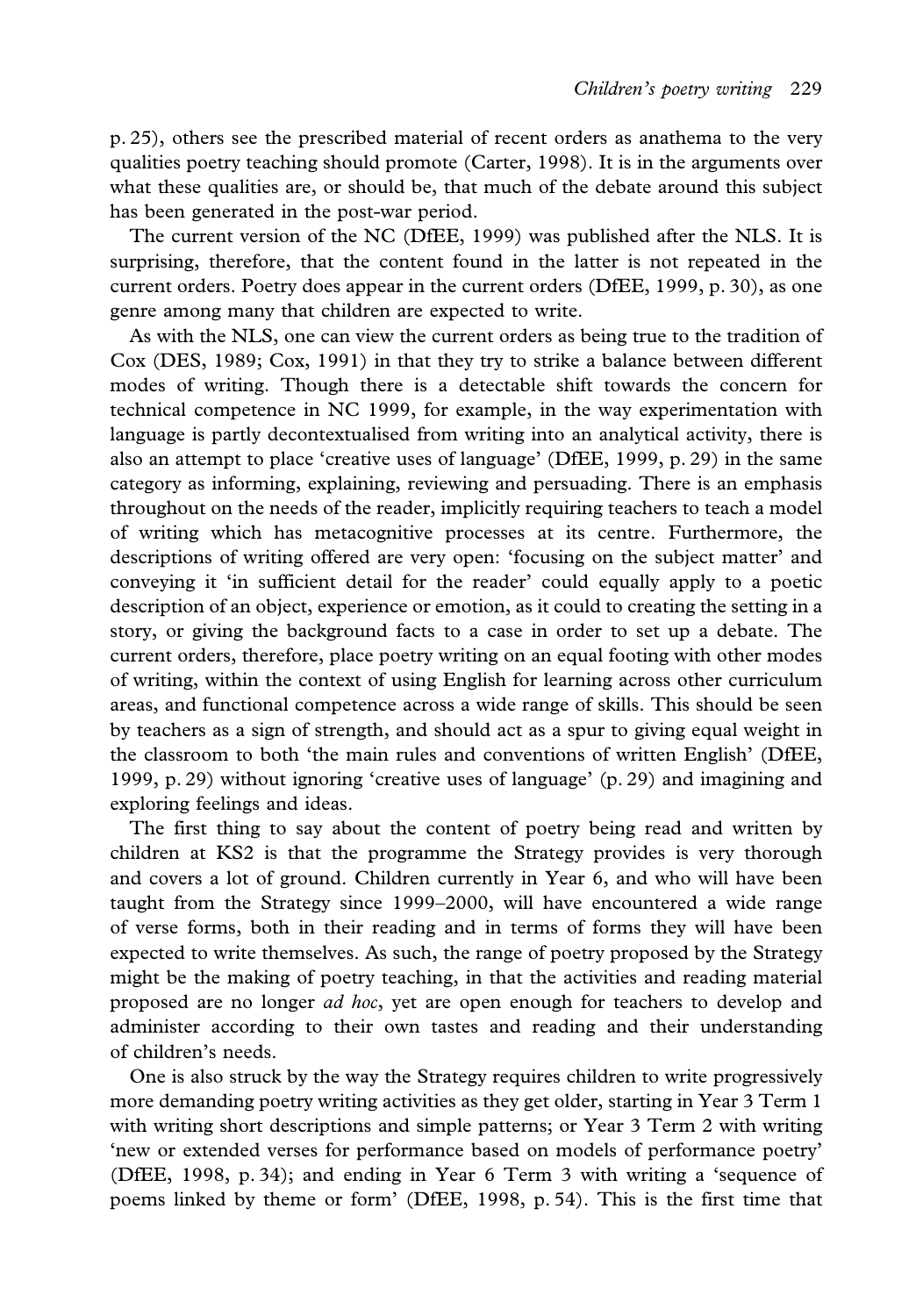an attempt to map progression in poetry writing by children has been made in this country. As such, it is valuable, for it confers a secure status upon poetry that has been, until now, mixed, taught with a mixture of caution and enthusiasm (Benton, 1986).

This view is bolstered by the list of poetic forms which children are to compose across KS2, which is certainly wide, both in terms of 'product', and the process of poetic writing. There is a real attempt throughout the recommendations for poetry composition to strike a balance between four aspects of writing which run through the Strategy as a whole. I have identified these as: writing from models/established forms; practising the process of writing (including performance); learning about techniques; and experimentation with language. Taken together, and taught in a balanced, effective way, these aspects fulfil Cox's desire to see children learning the craft of writing and beginning to behave like real writers (1991, p. 24).

However, one could also say that despite its attempt to hold in equilibrium aspects of composition which are common to writing of all kinds (drafting, polishing and editing), the view the NLS takes of poetry writing is very much form-driven. In other words, the progress in poetry writing which the NLS describes is centred on children progressing through a series of adult-made forms or 'types' of poetry, not on the demands which these forms make on children's learning. For example, in Year 4 Term 3 the range of forms to be studied includes: haiku, cinquain, couplets, list, thin poems, alphabets, conversations, monologues, syllabics, prayers, epitaphs, songs, rhyming forms and free verse. This, by any standard, is a huge range for children and their teachers to cover. Leaving aside arguments about the desirability and possibility of covering such a range in so short a time, one is left asking how these forms actually relate to each other in terms of learning. The haiku and cinquain forms, for example, with their concentration of precision and forging of image and feeling, are part of the same family as syllabics, but could not be more different in purpose and style from list poems and monologues, with their emphasis on accumulation of detail and the spoken voice. This creates the impression that the forms of poetry to be studied appear in a somewhat arbitrary order in the Strategy. For example, why children have to wait until Year 6 to study Shakespeare is not explained; nor is the large amount of content to be covered in Year 4 Term 3 compared with other years.

Another criticism one could make of these recommendations is that there is not enough mention of writing poems from personal experience, or from personal feelings (Y4, T1 and Y5, T1 only), both of which one would expect to see featured more in this genre of writing especially. These are the only hints in the Strategy regarding poetry composition which suggest that the point of teaching poetry might be about something other than form and structure, the preservation of feelings or experience, for example. At its worst this could ensure that children have a wide experience of different forms of poetry, but with no real sense of what makes poetry poetry. We might say, therefore, that if the poetic forms in the NLS do indeed grow harder they still tell us very little about the kind of learning involved in writing them.

One can speculate that the concentration upon form in the Strategy might be because it is deemed easier to quantify progress in that way. For example, 'to study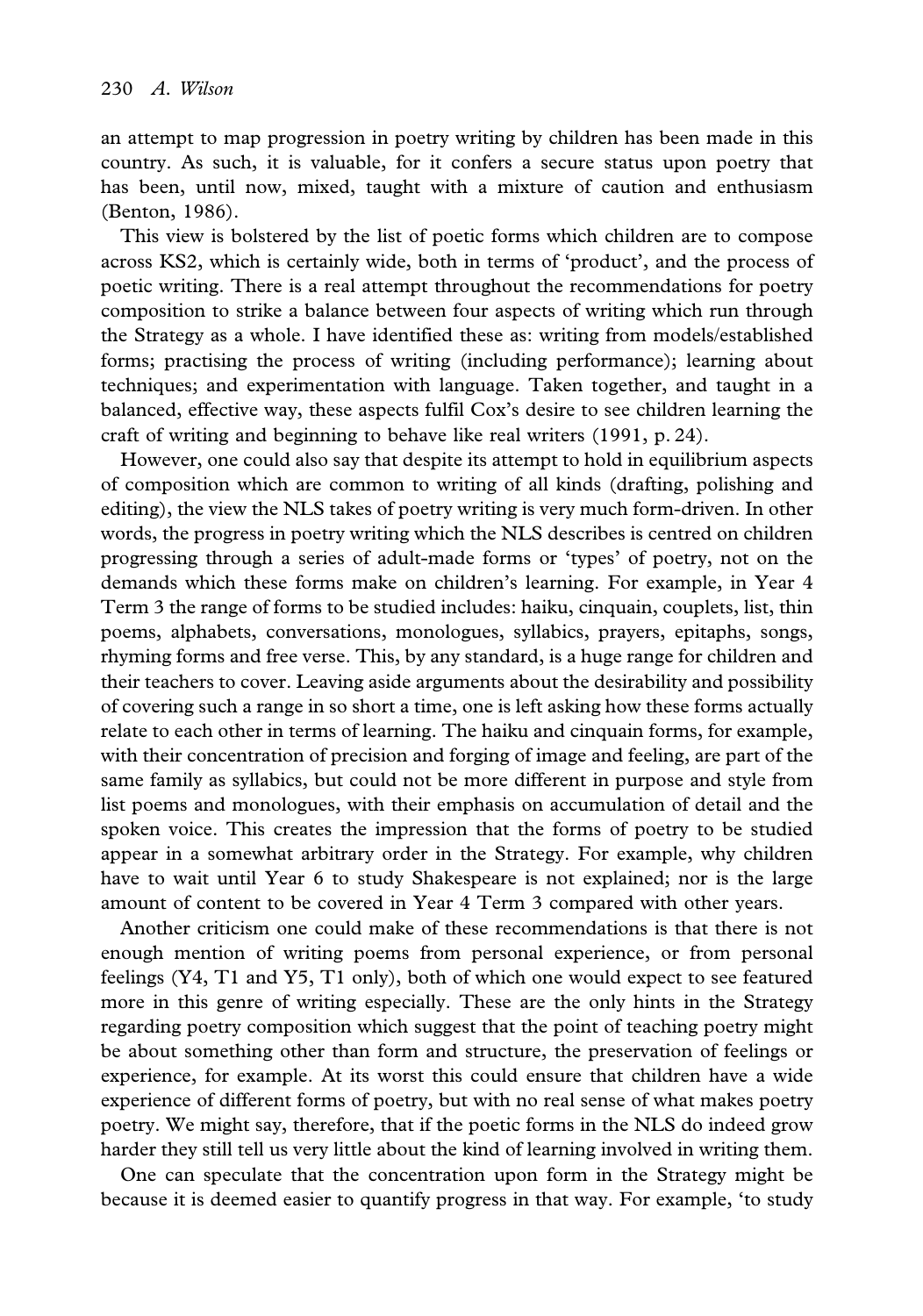in depth one genre and produce an extended piece of similar writing, e.g. for inclusion in a class anthology' (Y6, T2) might be deemed 'harder' to achieve than '[using] the structures of poems read to write extensions based on these'  $(Y5, T2)$ because it involves writing more, not because the learning is significantly different. While the notion of 'progress' is made implicit in its recommendations, therefore, the order of the work recommended does not relate to the explicit demands on thinking and learning involved in writing poems as unique ways of writing and communicating meaning.

As Cox has stressed (DES, 1989; Cox, 1991), the writing of poetry does not appear in levels of attainment because he did not feel poetry could be successfully mapped on to levels. While the English orders for KS2 are open enough in their descriptions of writing to include poetry alongside other genres, what do the Attainment Targets (ATs) for writing (DfEE, 1999, pp. 58–59) tell us about the way writing is to be assessed currently; and what can we speculate from this about current practice in poetry writing?

I concentrate this discussion on Levels 3, 4 and 5 of the ATs, as those are the levels of writing most commonly associated with children at KS2. Common to each level descriptor is an opening statement describing the kind of writing about to be described. There is a problem with these, because there is no qualitative difference between the statements. Level 3 writing is 'often organised, imaginative and clear'. Level 4 writing is in a 'range of forms' and 'is lively and thoughtful'. Level 5 writing is 'varied and interesting, conveying meaning clearly in a range of forms for different readers' (DfEE, 1999, pp. 58–59). As in the NLS the range of forms used by children, not the learning taking place within them, seems a decisive factor in work receiving a higher level. One might argue from this that the NC also privileges form more highly than engagement with it, to use Jones and Mulford's phrase (1971).

Another problem with these level descriptors is the way vocabulary is discussed. In Level 3 'words are chosen for variety and interest'; in Level 4 'vocabulary choices are often adventurous and words are used for effect'; and in Level 5 'vocabulary choices are imaginative and words are used precisely' (DfEE, 1999, pp. 58–59). As with the opening statements at each level, there is no discernable qualitative difference between these. The difficulty for teachers wanting to use these descriptors to look at poetry by children is that words which show variety, interest, adventurousness, imagination and precision, and which are used for effect, are arguably all important for poetry writing, to the point where it is difficult to say which is more important. Because they are hard to separate qualitatively, they are difficult to use to show progression. Another criticism, in terms of poetry writing, is that this does not take into account the way that children can also show engagement with form in the way they lay out their poems in lines and stanzas, not just in the 'content space' (Sharples, 1999, p. 23) of vocabulary.

One can speculate, therefore, that the most detailed aspect of these descriptors are those aspects of writing which are most easy to define, those which are most technical. It is possible to speculate further, therefore, that the descriptors say more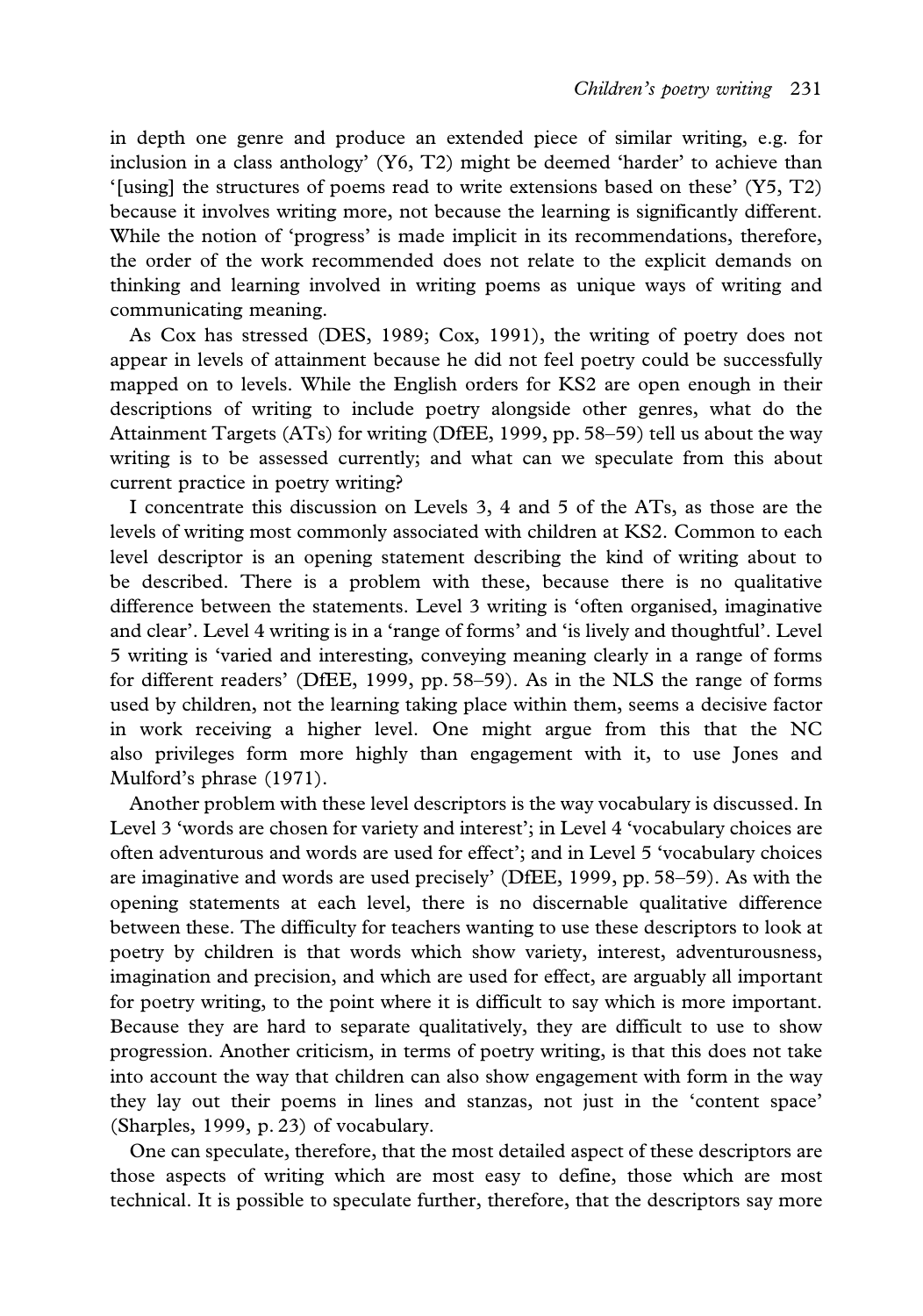about how teachers can tell what is 'wrong' with children's writing, than they can about what is 'right'. Furthermore, as with the NLS, they do not add to teachers' understanding of what 'good writing' is; and offer very little in the way of understanding what progress in poetry writing might look like.

While these ATs do not preclude poetry, or any other genre of writing, at KS2, they make it harder to assess. Teachers wanting to grasp how they might look for progression in poetry written by their classes might well find these ATs less than helpful, therefore. This is a problem for teachers when it comes to poetry because, as Cox recognised (1991), the non-technical aspects of writing are very hard to assess via levels. Since assessment via levels is at the centre of pressure on teachers, it is therefore probable that teachers will be influenced to avoid areas of development in writing which are hardest to assess. This would include poetry.

Therefore, in approaching my research, working with children writing poetry in school, I was interested not just in exploring effective strategies for generating poetry, but also in exploring the notion of progression in the children I was working with. Underpinning my practice was the assumption that children can write poetry, that they engage with form readily in both reading and writing, and that they can use their own poems to make meaning in a unique way. Part of the meaning children make in their poems lies in their handling of language; and partly in their handling of form. One of the best descriptions of this is (Styles, 1992, p. 74; author's italics):

I call [children] *poets* because the type of writing I am about to discuss uses economic language, is memorable, has a strong sense of rhythm (though sometimes it is the natural rhythms of speech), is shaped into lines and provokes an emotional response in the reader.

I found this definition useful because it led me to think about certain details in children's poems which are observable and therefore, hopefully, teachable. This gave me a base from which to work as I tried to define for myself the ways in which children make meaning in poems; and how far those things constituted 'progress'.

Another influence on my thinking was Baldwin's suggestion that responses to poems are finally personal: 'The real test of a poem is is it alive?' (Baldwin, 1982, p. 27) (author's italics). The question for teachers is: according to whom, and using which criteria? When I began teaching the lessons on which my data are based I hoped the children would be able to show 'signs of progress' in their writing, although I was not sure what these would look like in practice. The influence for this was Sedgwick's idea (1997, p. 50) of looking for progress in children's poems in general terms, and not for adult-centred notions of 'excellence'. This directed me to concentrating on looking for several signs of progress (or Baldwin's 'aliveness') in the poems, which, grouped together, might show evidence of growing confidence and independence. This seemed a more coherent and less restrictive approach than looking for individual examples of progress in each poem.

One idea I had was that this progress might be demonstrable by an increase in the risk and playfulness of the children's writing. This is in part prompted by my own experience as a poet; and partly by poets as diverse as the following, in the literature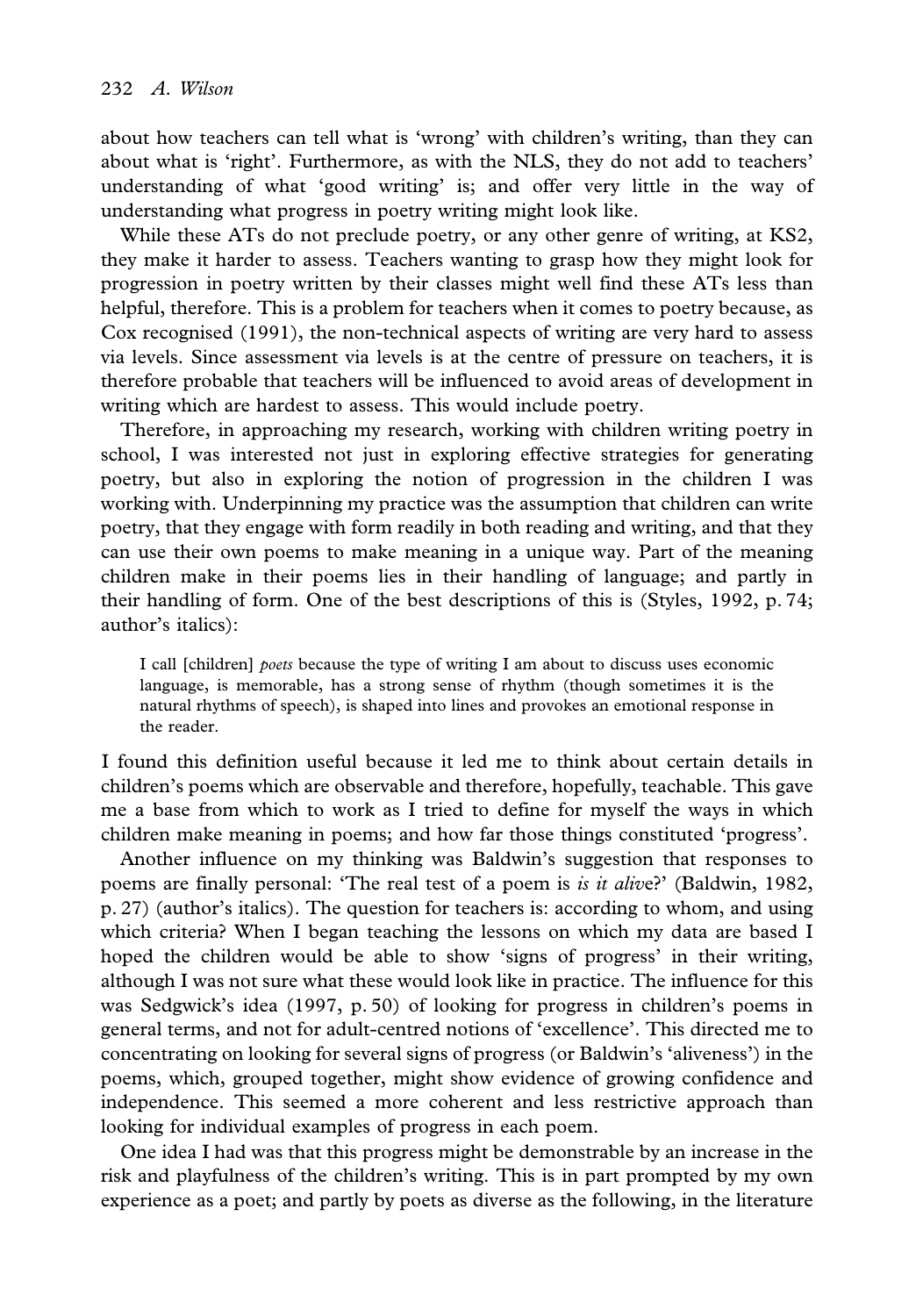on the subject (Heaney, 1988; Koch, 1991; Ash in Crawford et al., 1995; Gunn in Herbert & Hollis, 2000; O'Hara, 2003). I realised, however, that these virtues are more easily recognised subjectively in children's poems than they are to account for rationally. As I say at the beginning of this paper, there is a long-established vocabulary of identifying aspects such as 'maturity' and 'risk' (above) in writing by adults, but not in that of children. With this in mind, teachers might ask the following questions of their pupils' work: what kind of factors constitute risk in poems by children; and how do we know we are observing it, and not what we hope to see?

As my critique of NLS recommendations for poetry makes clear, there is an emphasis in the current context on form to the detriment of expressing personal experience, meaning making, and the learning demands of poetry writing. We might sum this up as a concentration on the output of poems, not on the signs of progress within them. My study sought to tease out the questions, above, summed up in the research question thus: 'What are the signs of progress in children's poetry writing?'

Therefore, by careful reading of the poems written by the children and through drawing on ideas raised in the literature, I devised criteria which I felt were observable as signs of progress, or 'aliveness' in the children's writing. I collected these criteria together into two categories which I felt to be important: use of language and use of form. The criteria were used as the basis for developing a coding tool which was used to analyse all the poems qualitatively to identify patterns and areas of difficulty across the cohort: however, this article focuses upon the criteria themselves and how they can be used to identify and discuss progression in poetry writing.

The criteria used are outlined in Table 1 below. At all times a paramount consideration was to explore the relationship between language and form, and the construction of meaning in each poem. There is no intrinsic value per se in any of the features used below other than in how they contribute to the communicative power of the poem, or its 'aliveness'. Moreover, a key concern was to value risk-taking and experimentation as a sign of progress, hence the distinction in the language criteria

| Use of language                                                                                                                                                                                                                                                                     | Use of form                                                                                                                                                                                                                                                                                                                      |  |  |
|-------------------------------------------------------------------------------------------------------------------------------------------------------------------------------------------------------------------------------------------------------------------------------------|----------------------------------------------------------------------------------------------------------------------------------------------------------------------------------------------------------------------------------------------------------------------------------------------------------------------------------|--|--|
| • Vocabulary choices (commonplace;<br>effective; ambitious)<br>• Similes (commonplace; effective; inventive)<br>Metaphors (commonplace; effective; inventive)<br>$\bullet$<br>Alliteration<br>• Onomatopoeia<br>Assonance<br>Rhyme<br>$\bullet$<br>Half rhyme<br>$\bullet$<br>Metre | Layout: as prose or as a poem<br>Line breaks: (at sentence/page end; to<br>٠<br>structure or segment ideas; mid sentence;<br>using line breaks as punctuation)<br>• Variety in line lengths<br>Use of stanzas<br>Use of graphic forms or features (words<br>$\bullet$<br>being played with—letter/font size;<br>layout features) |  |  |

Table 1.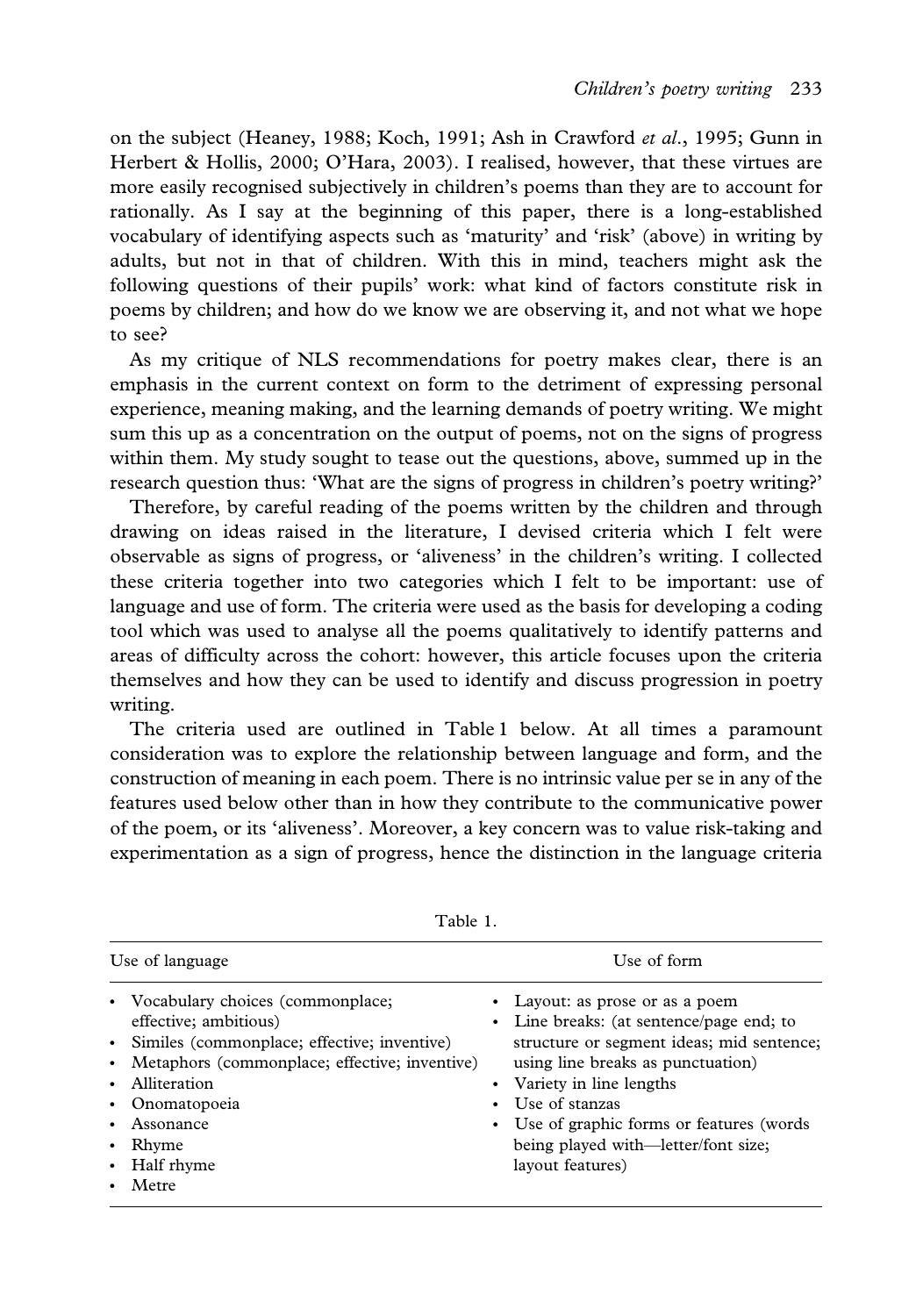between 'effective' use and 'ambitious' or 'inventive' use: the latter two categories may not be wholly effective but they do demonstrate that the child is playing with language and pushing the boundaries of his or her writing.

I present below some examples of children's poems where experimentation with language can be seen to be developing over time. I also make comment, from these poems, on the way that progression in handling of form, while present, appears to take place at a much slower rate. As I say later on in my discussion, it is possible to speculate that this is because children feel they have more chance of success in the verbal sphere than they do in the formal sphere.

There are small signs of progress in the use of language evident in the work of Leanne, a writer in the sample it would be hard to describe as confident. Certain strategies, however, appeared to give her confidence, and extended the range of what she was able to do in her poems, while others appeared not to. Into that latter category we might place 'The Furniture Game' (Brownjohn, 1994), a word game where famous people are described in metaphorical terms.

#### Furniture Game

He is a gold four poster bed He is a leather sofa He is a Leanne, Y5 (November)

This contains rather commonplace language, and is not developed very far. In Bereiter and Scardamalia's phrase (1987), the writer's 'knowledge transforming' appears to be stilted. The poem effectively ends at line 2; we can speculate that she was unable to think up new ideas to carry it on. There is a qualitative leap in Leanne's poetry when given a model to work with, however, both in terms of form and organisation, and use of language. The poem used as a model is a Nigerian poem in the Igbo dialect, in which the speaker uses inventive similes to describe an animal without naming it. I present Leanne's poem about a dolphin, stimulated by this model, to exemplify what I mean by a mixture of effective and ambitious language and use of simile.

#### You!

you your eyes are like the sea you your face is like a bottle top you your skin is like sky on a sunny day you your teeth is like glass you your smile is like a bun with a cut in it you your tail is like a fan Leanne, Y5 (May)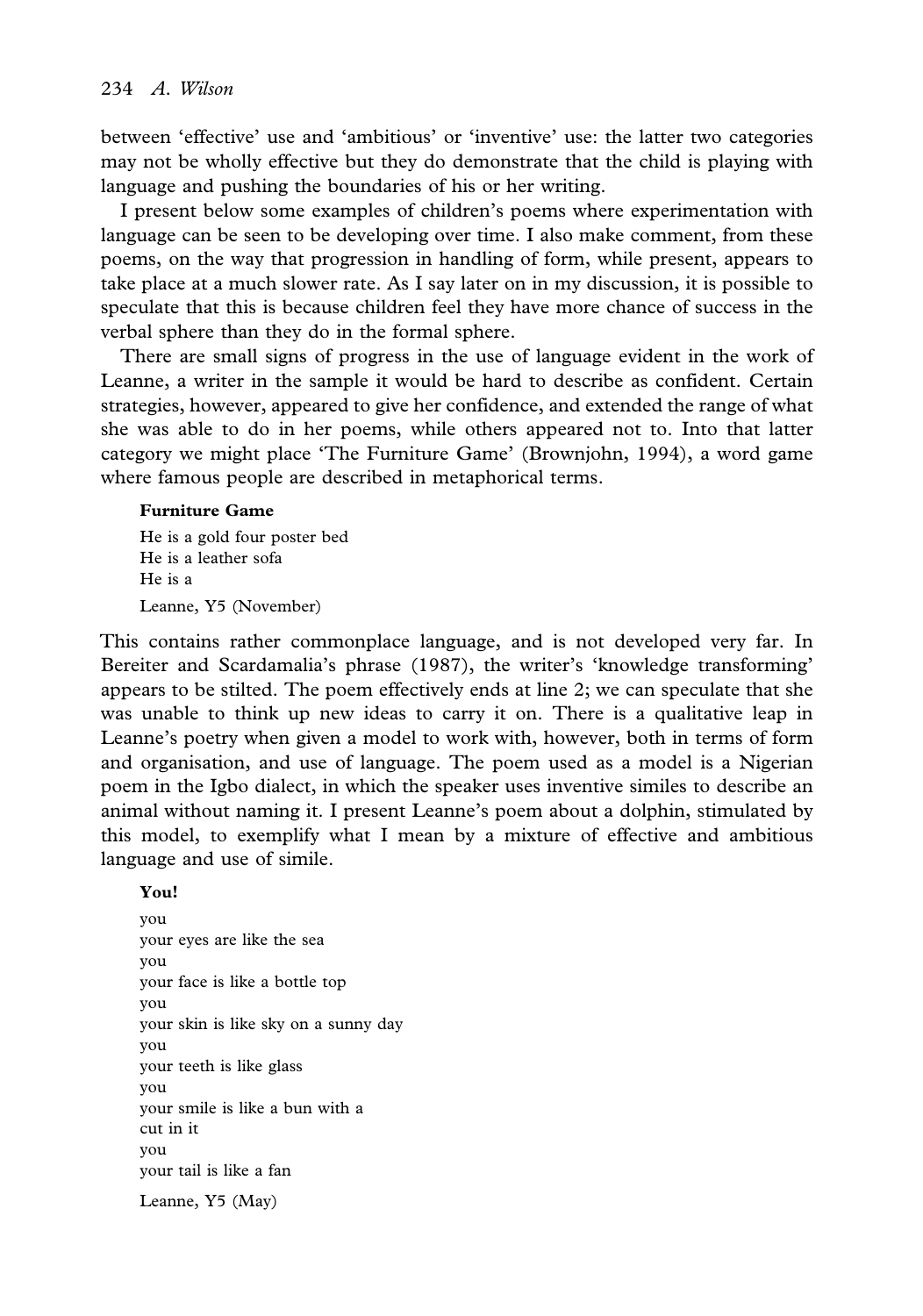This is a good example of a series of effective similes. Leanne's poem is also a good example of engagement with form (Jones & Mulford, 1971), in that it is playful with language, but within the constraint of a repeating pattern. In the words of Sharples (1999), the problem of the rhetorical space thinking (organisation, layout, structure) is solved by the model, enabling Leanne to concentrate on the content space thinking and arrive at arresting similes. Models were useful in this way to those children in the sample who struggled with writing in general. It gave them structures to work with, thus freeing them to attempt playfulness in their use of language.

'Your smile is like a bun with a/ cut in it' is highly effective and bordering on the unusual/ambitious, especially as it occurs broken over two lines. It also has the pleasing ring of originality about it; encountering it for the first time I felt as though language was being newly minted, the writer consciously striving to leave cliché behind. Whether or not the line break here was conscious, the slight pause it creates delays the satisfaction of the visual image in the next line. What is also of interest about this poem is that it contains images which range from the mundane ('your eyes are like the sea') to the effective ('your face is like a bottle top'; 'your tail is like a fan'). Furthermore, they are all highly visual.

A more confident writer was Greg. I present two of his poems below to show examples of playfulness with language, and also to demonstrate that progress in words and imagery appears to develop at a faster rate than that in the area of form. Greg was able to use metaphor in an effective and occasionally unusual way in his 'Kennings' poem.

#### Kennings

lined-ender white-trasher still-rectangle trying-killer white-flyer smooth-line light-runner a frightening-white

Greg's effective experiments with metaphor in his riddle about a piece of paper, with its haunting and unconsoling last line, contains a mixture of effective images ('stillrectangle'; 'lined-ender') and ones that are more unusual ('white-trasher'; 'tryingkiller'). The poem achieves a fairly consistent unity of tone and purpose, but it is these occasional glimpses, where the writer is striving to create fresh images, even if they do not 'work effectively', which demonstrate to me that experimentation with the possibility of poetic language is taking place. The poem, while linguistically arresting, does not make the same kind of attempt to 'play with form' (e.g. by placing more than one image on each line, creating stanzas, or breaking images over lines). This could relate to teaching strategies which emphasised experimentation with language, not line breaks. In this instance, the models offered to the class were perhaps too constraining for many kinds of progress to be shown.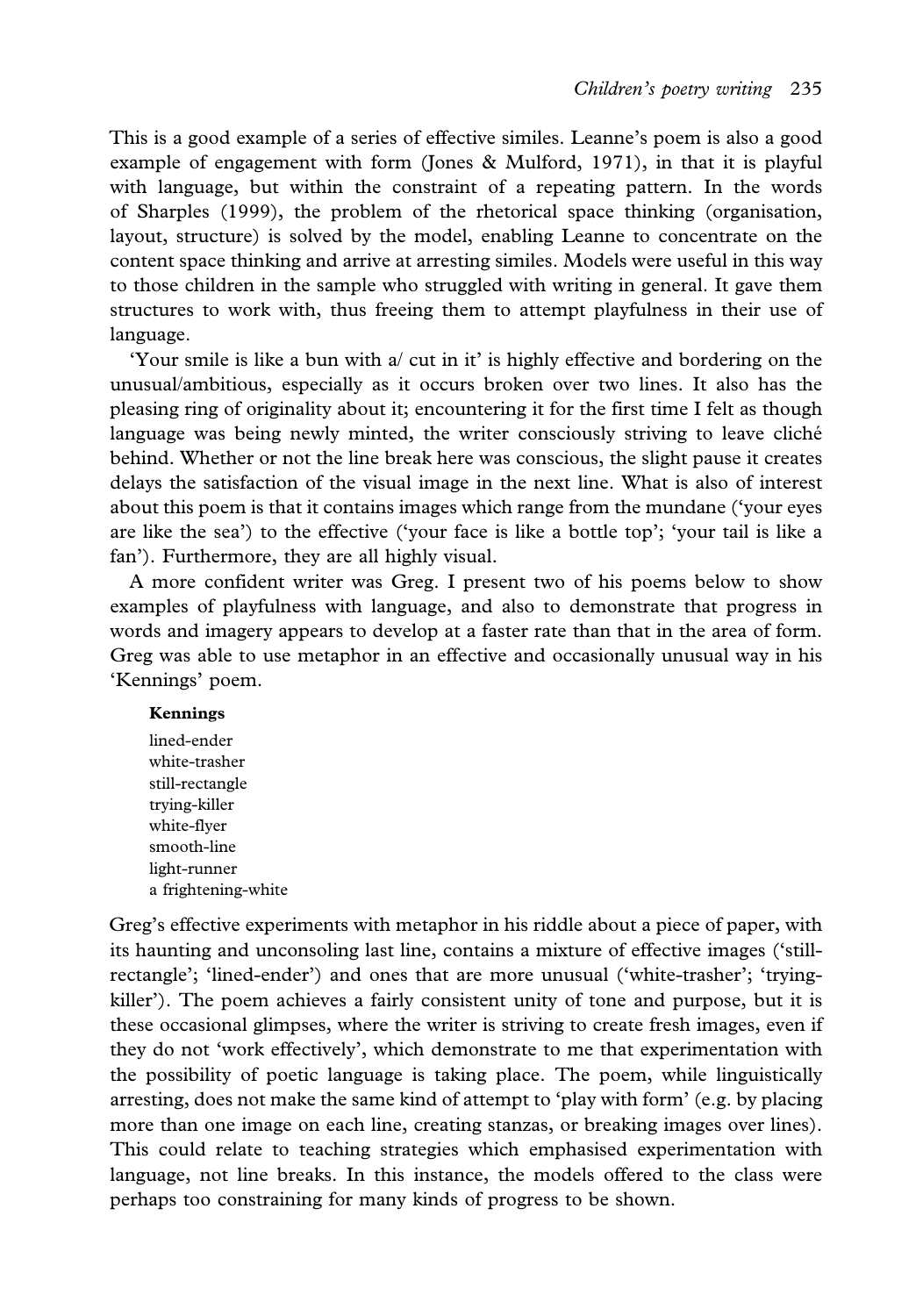To stay with Greg, for the moment, I present another poem by him, from the early part of the second half of the study. The following was written after a discussion and close reading of Wendy Cope's 'The Uncertainty of the Poet' (1986). Greg's poem displays, in my view, a willingness to experiment with language that goes beyond 'unusual' almost to the point of recklessness, and yet creates a topsy-turvy world which succeeds on its own terms.

#### Am I a Poet

I run around with rain I hunt thunder with night and day I sing why I have the chance with sadness and say my own world to the chicken himself AM I REALLY GUILTY. I'm sad rain with chicken blues with sad chicken with rain blues AM I REALLY GUILTY

I present it because it is one of the few examples from the study where the handling of language remains on an ambitious footing throughout. Whether or not the writer creates the oppressive atmosphere of the poem consciously is hard to say. What is evident is the assonantal musicality of phrases like 'I run around with rain/ I hunt thunder with night and day'; and the memorability of 'I sing why I have the chance with sadness', which is both a description of an action and a highly figurative encapsulation of a state of mind. The poem is an example of how children can be encouraged to take risks with language, even if in doing so they create poems which challenge one's idea of what 'poetic writing' should be.

While the poem is not as arresting formally as in terms of language, the poem nevertheless makes some attempt to engage the reader with its layout in a more playful way than the Kennings example. Most noticeable are the repeated lines in capitals. Also of interest is the way, in the first half of the poem, the 'I run/hunt/sing' phrases all begin on a new line, one running over to the next; while in the second half the line breaks are used to create a list effect, which slows the pace of the poem down and matches its increasingly sombre mood.

Many of the signs of progress I list above are present in the following poem, below, by Kelly, who achieved an overall 4\* in her English National Tests. What I find remarkable about this poem is that it came very early on in the study (it was only the second piece the children wrote), long before any real input had been given to the children on layout, stanza formation and line breaks. It is therefore possible to read the poem as an example of children's willingness, their need even, to invent entirely new forms, which bear no resemblance to models used, or to other children's work. This is the kind of thing Rosen (1989) describes as emblematic of successful poetry writing pedagogy. Judging from the sample I collected, these pieces are rarer than those where children experiment with language.

In my view this simple, though odd, narrative, is made much more complex, and, therefore, interesting to read because of its layout. The first sentence ('This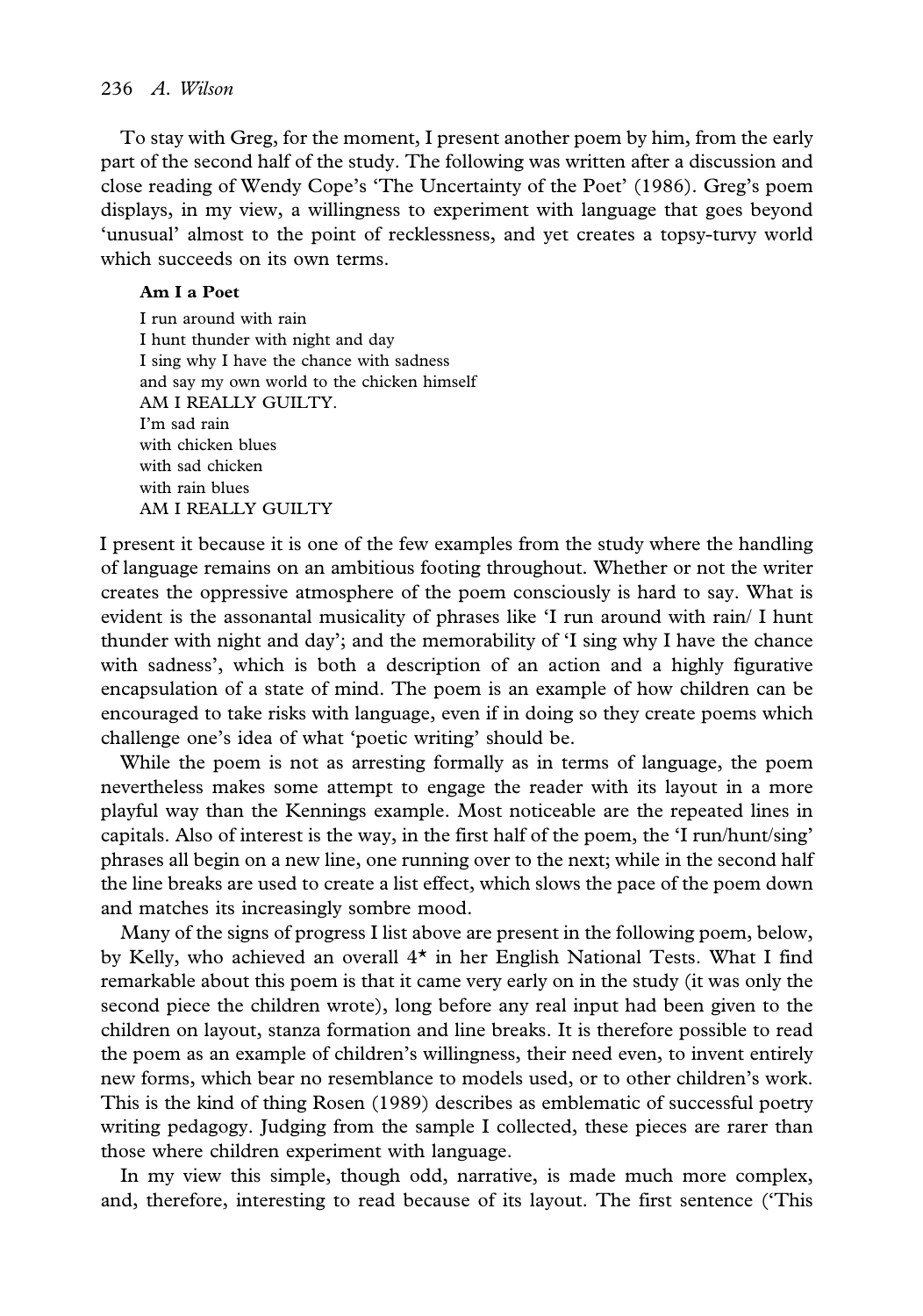| 1.                                       |                       |       |       |
|------------------------------------------|-----------------------|-------|-------|
| This lady's                              | She                   | and   | on    |
| house is                                 | put                   | paint | her   |
| yellow.                                  | on                    |       | face. |
|                                          | a                     |       |       |
|                                          | cardboard             |       |       |
|                                          | suit                  |       |       |
| She paints her                           | She                   |       |       |
| house yellow                             | has an                |       |       |
| each day.                                | apple every day.      |       |       |
|                                          | Her cardboard<br>suit |       |       |
|                                          | is made out           |       |       |
|                                          | of shapes.            |       |       |
| 2.                                       |                       |       |       |
| One day                                  | but she forgot        |       |       |
| she went                                 | to take her           |       |       |
| swimming                                 | cardboard suit<br>off |       |       |
| Then she                                 |                       |       |       |
| got in                                   |                       |       |       |
| the pool                                 |                       |       |       |
| remember you only have 1 suit            |                       |       |       |
| shhhhh                                   |                       |       |       |
| hhhhh                                    |                       |       |       |
| hhhhh                                    |                       |       |       |
| hhhhh                                    |                       |       |       |
| don't tell her she'll go mad if you tell |                       |       |       |
| Kelly, Y5 (November)                     |                       |       |       |

# The Lady's House is Yellow

lady's house is yellow') is spread across three lines and reads down the page in a conventional manner. The following sentence ('She put on a cardboard suit and paint on her face') starts not below the first sentence but to the right of it, and proceeds to undulate across the page, the reader's eye scanning the stanzas as though they were columns. The poem deliberately seems to create pauses in its mode of telling, complementing the rather strange narrative as it shifts from one dream-like scene to the next. In this way the layout of the poem is part of the poem's meaning. Merely to tot up the instances where Kelly has created variety in line lengths, used line breaks mid-sentence, and used line breaks to segment ideas is to reduce, therefore, the very direct sense of play one senses at work in the poem. Reading it near the beginning of my practice was a seminal moment, because it made me realise for the first time that children were able to show they were able to take risks in their poetry writing in other ways apart from verbal dexterity. The poem shifted my notion of what I thought was possible by children of Year 5 age; and expanded my idea of what I had been happy to call 'word play'.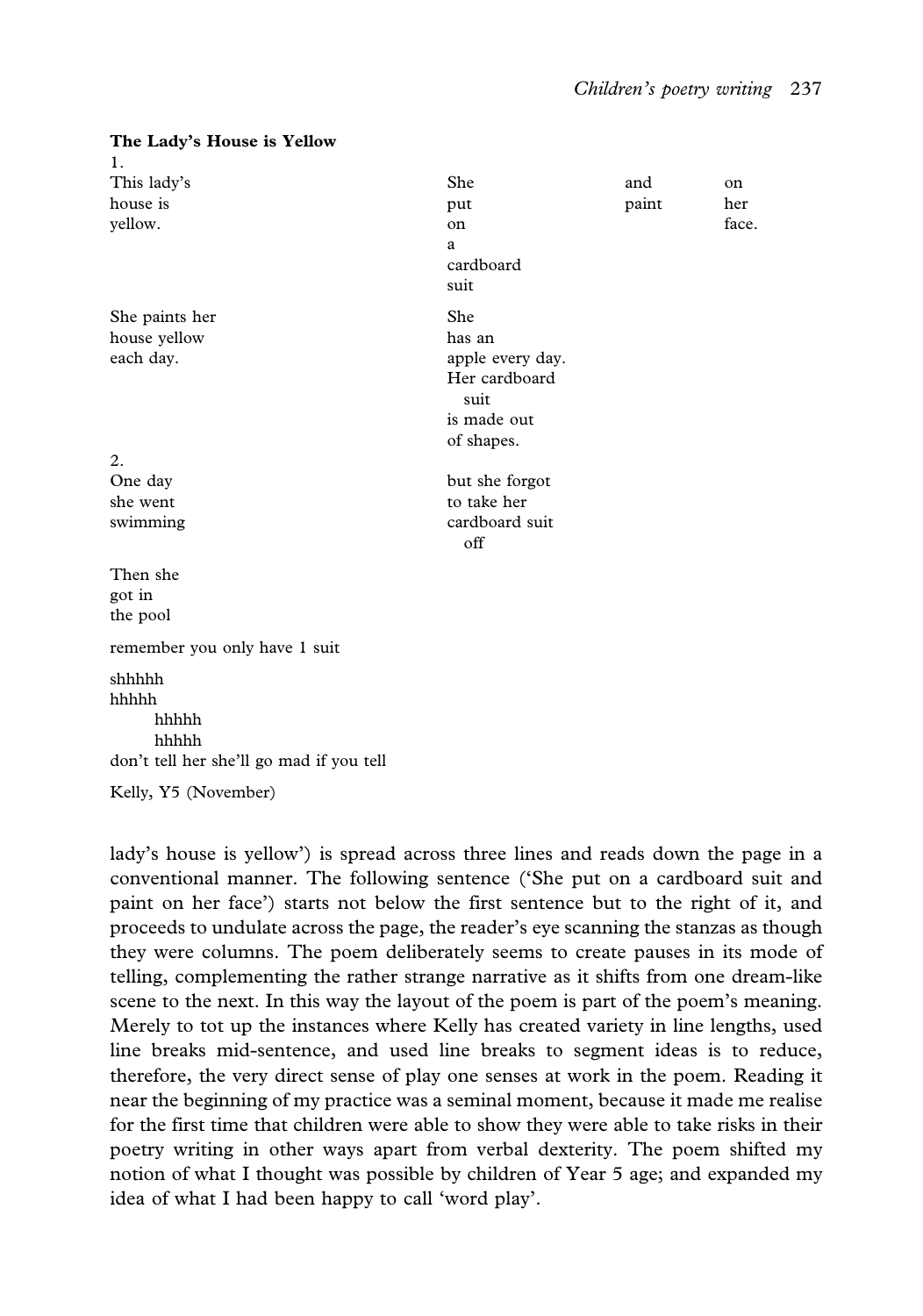# 238 A. Wilson

There were many children in the sample who found it difficult not to write their poems in prose, even towards the end of the 18-month project. One of these was Patrick, who seemed to need the security of drafting his poems in this way. Here is a poem from the final two or three lessons. It is based on ee cummings' poem 'in Just' (cummings, 1962):

in just the  $13<sup>th</sup>$  of August it is my birthday and in the summer I am thirsty. I get lots of presents and I will be embarrassed. In front of my parents. It's my birthday with lots of cuddles and kisses from????????

Another example of poem-as-prose came from Edmund. What is useful here is to be able to compare his first draft with his second, after one-to-one instruction from me:

# Metaphor

1.

A shark is a pair of scissors snapping at prey. No one stands a chance in the dark waters of the sea when a shark's in the sea. It fights its food ripping it to shreds.

2.

```
A shark is a pair of scissors
snapping
at paper prey.
Nothing stands a chance
on the desk.
When a shark's on the desk.
It tears its food ripping
it to shreds.
```
The poem plays with the metaphorical idea of turning a pair of scissors into a shark threatening everything near it, as a shark would the seabed. Apart from the different verbal choices Edmund makes, through discussion and re-reading, the most striking aspect of this poem is that the first draft contains very little energy or life. The second draft, while improved verbally, largely through omitting repetitions, achieves much of its energy from the way the words are arranged on the page, with single words ('snapping') and alliterating phrases ('paper prey') given more emphasis, as well as phrases broken over lines. What is also striking is that a great deal of discussion went into making the second draft into a poem. For some children, detailed discussion, where individual words and phrases are read out, picked over and questioned, including teacher modelling of line breaks, is the only reliable way to ensure that poems and not prose is produced, such are the metacognitive demands of poetry composition.

As a poetry educator of many years experience, it was a surprise to me that those areas of poetry writing which I have broadly referred to as 'form' in my data analysis seem to require much more teacher input and demonstration than I had first thought. One can speculate that poetry is much harder for teachers to model than prose; that they may not be as confident with poetry; or are not as used to writing it, or are afraid of modelling it 'badly'. It is, nevertheless, as important for children to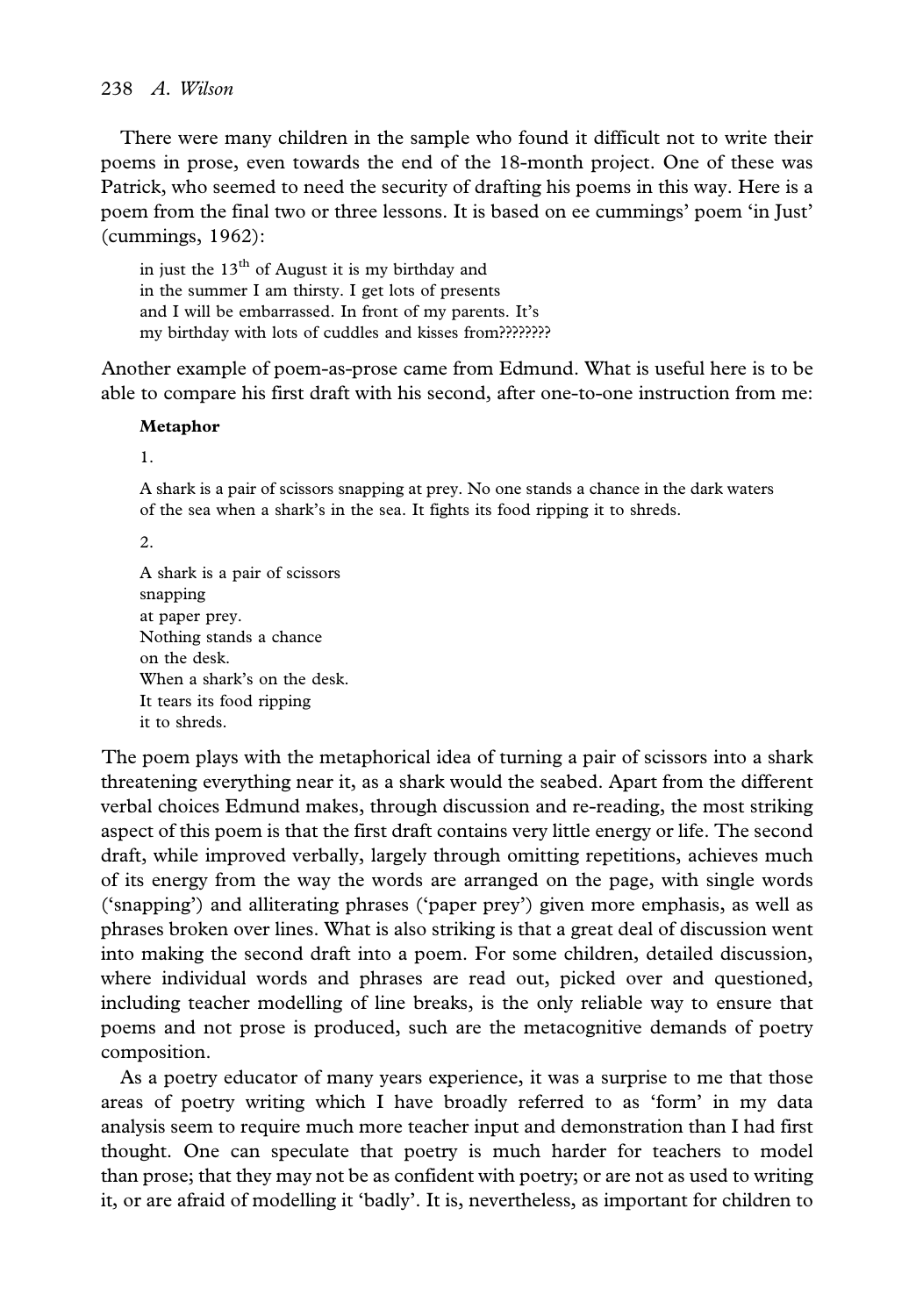see teachers modelling poetry writing as prose, with the same level of spoken metacognitive commentary which is a hallmark of good practice (Fisher, 2002).

If children at KS2 need more input in this area, it might be because of the way writing poems challenges them to unlearn skills learned in prose writing, that lines must be continuous, and that new paragraphs introduce new ideas. Poems disrupt that knowledge in their use of shorter lines; and in the way stanzas are sometimes used not because new information is being introduced but to make or follow a pattern. It is not surprising, therefore, if children's energy appears to go mostly into the verbal aspects of their writing. Another reason for children focusing on this aspect of poetic composition is perhaps because teachers construct poetry as about words and images and teach it as such: the inter-relationship of language and form as a meaning-making process in poetry is an area of less security for them. It is as though children feel they have more chance of success by experimenting verbally, which is why Kelly's early piece is so remarkable.

As I hint above, this has implications for pedagogy, particularly in relation to the NLS. One such implication might be that the NLS, with its emphasis on form and on using models would be better placed to promote a view of poetry which puts less emphasis on form *per se*, and more on the demands upon thinking which different poetic forms require. It is ironic that a framework for teaching should be so heavily weighted in favour of the aspect of poetic composition which children find hardest to show progress in, and which requires the most determined teacher modelling. It is debatable, however, whether there is any accompanying pedagogical idea of how these forms relate to children's learning about poetry, or if indeed they are just about the acquisition of different techniques. If this were to remain the case, we would have a situation where the very thing children notice as being different about poetry (Tarleton, 1983), its 'margin of silence' (Andrews, 1991, p. 129), is the one thing they receive least direct teaching on. It might be necessary, therefore, to think in future of forms being used not as ends in themselves, but in terms of being useful at different points of developmental need.

The pedagogical implications following from this would seem to be that in order for teachers to encourage their classes to use language *and* form in a wide variety of ways in their poetry writing they will need to cast a wide net in their own reading to find texts which will challenge both themselves and children to leave what Benton (2000) has called the 'conveyor belt' of predictable writing. They would also need subject-specific training on poetic composition, in order to be able to show children how to handle the demands of crafting poems.

Teachers have, in a sense, a double difficulty in this area of pedagogy. The current context now requires that teachers continually have to make assessments of, and set targets for, their classes. There is pressure from within to assess, therefore; and from the culture at large, which says that poetry is 'above and beyond' (Curtis, 1996, p. 7) other forms of writing, to leave it alone. As can be seen in the case of Cox (DES, 1989), poetry has long been exempted from summative assessments, and so seems to escape rigorous questioning on the one hand; and a deep probing of the kind of problems outlined above on the other.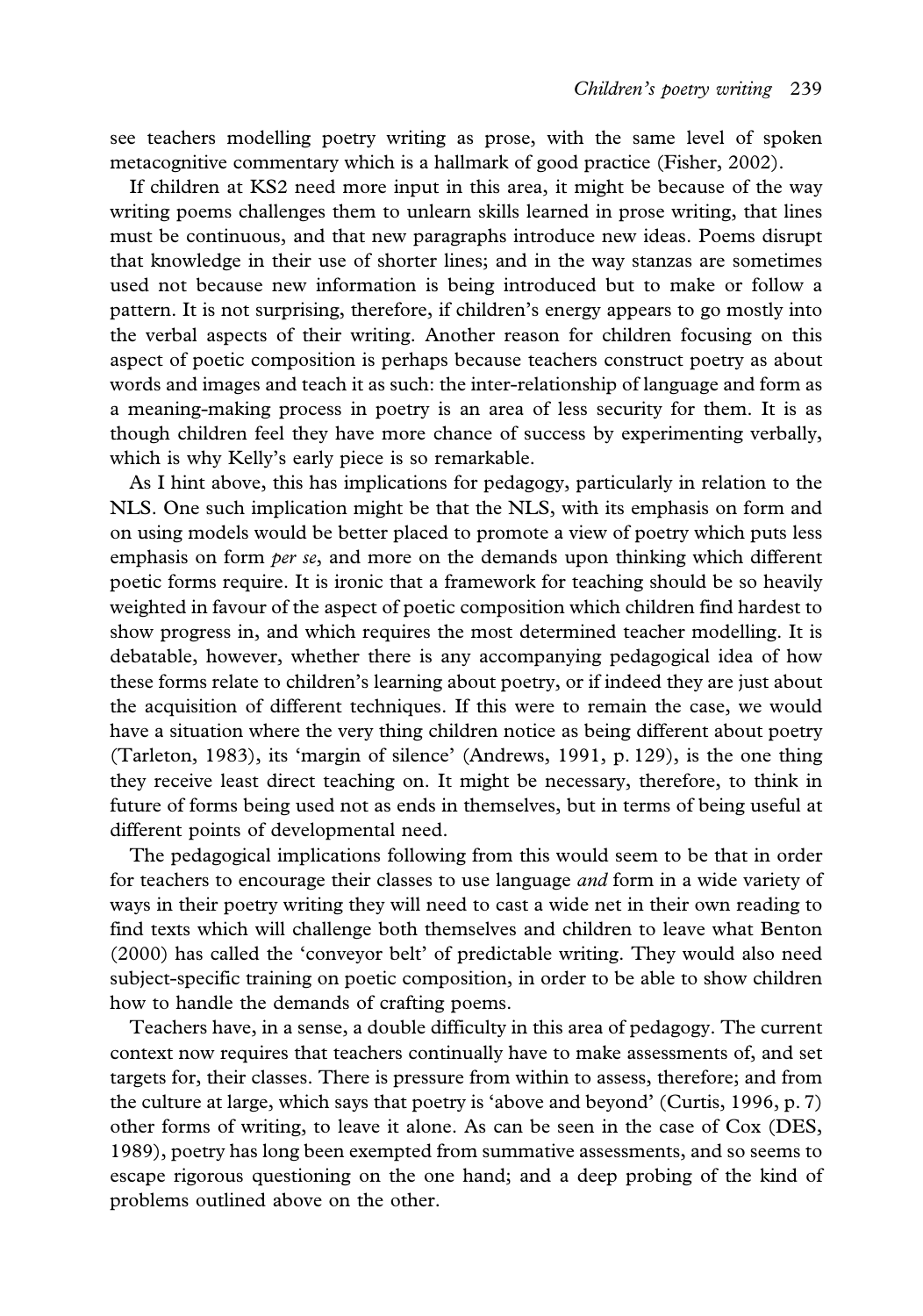It could be argued from this that children should have more experience of having their poems commented on, promoting them as forms in which it is most difficult to decontextualise audience, purpose and context from form, language and meaning. And yet it is possible to see the current context in which the teaching of poetry writing exists as one where, on paper, at least, it does not need to be justified. One can speculate that the suspicion Cox claimed (1991, p. 79) teachers felt towards creative writing and self-expression has probably not been eroded by a National Test programme heavily weighted towards other modes of writing, and a National Strategy which is very full of content.

Black et al.'s view of learning and thinking (Black & Wiliam, 1998; Black et al., 2002) is that formative comments directed to specific learning objectives have an effect on both the teacher and the receiver of teachers' comments. If implemented seriously their proposals would have a big impact on the teaching of poetry at KS2 in this country. Given the limitations of the NLS and NC which I have already pointed out, the implications of this view of assessing children's work, as well as of writing, would go against the stream of much current practice. Perhaps teachers should judge children's poems according to specific objectives, and not according to some mythical and unrealistic version of what poetic writing should be. This might include focussing on the use of a small range of qualities per piece of work assessed, or even one: the use of line breaks in free verse, for example; the quality of the revelation/perception of a haiku; the sense of audience participation in a performance poem; or the way feelings are described through concrete detail and not bald statement. Each of these things could be itemised by teachers as things worthy of comment in children's poems. That we so often remark, instead, on their spelling, as in recent exemplification papers (SCAA, 1995), or on presentation, reveals, perhaps, how much practice in this area needs to develop.

# Notes on contributor

Anthony Wilson works as a Teaching Fellow with research at the University of Exeter's School of Education and Lifelong Learning. A published poet, he has worked as a primary school teacher, visiting writer in schools and writing tutor for adults. He completed his ESRC-funded doctoral research on children's poetry writing in 2004. He is currently editing a book on creativity for primary school teachers. He is the co-editor of The Poetry Book for Primary Schools (Poetry Society, 1998).

# References

Andrews, R. (1991) The problem with poetry (Buckingham, Open University Press).

- Baldwin, M. (1982) The way to write poetry (London, Elm Tree Books).
- Bearne, E., Styles, M. & Watson, V. (1992) After Alice: exploring children's literature (London, Cassell).
- Benton, M. (1978) Poetry for children: a neglected art, Children's Literature in Education, 9(3), 111–126.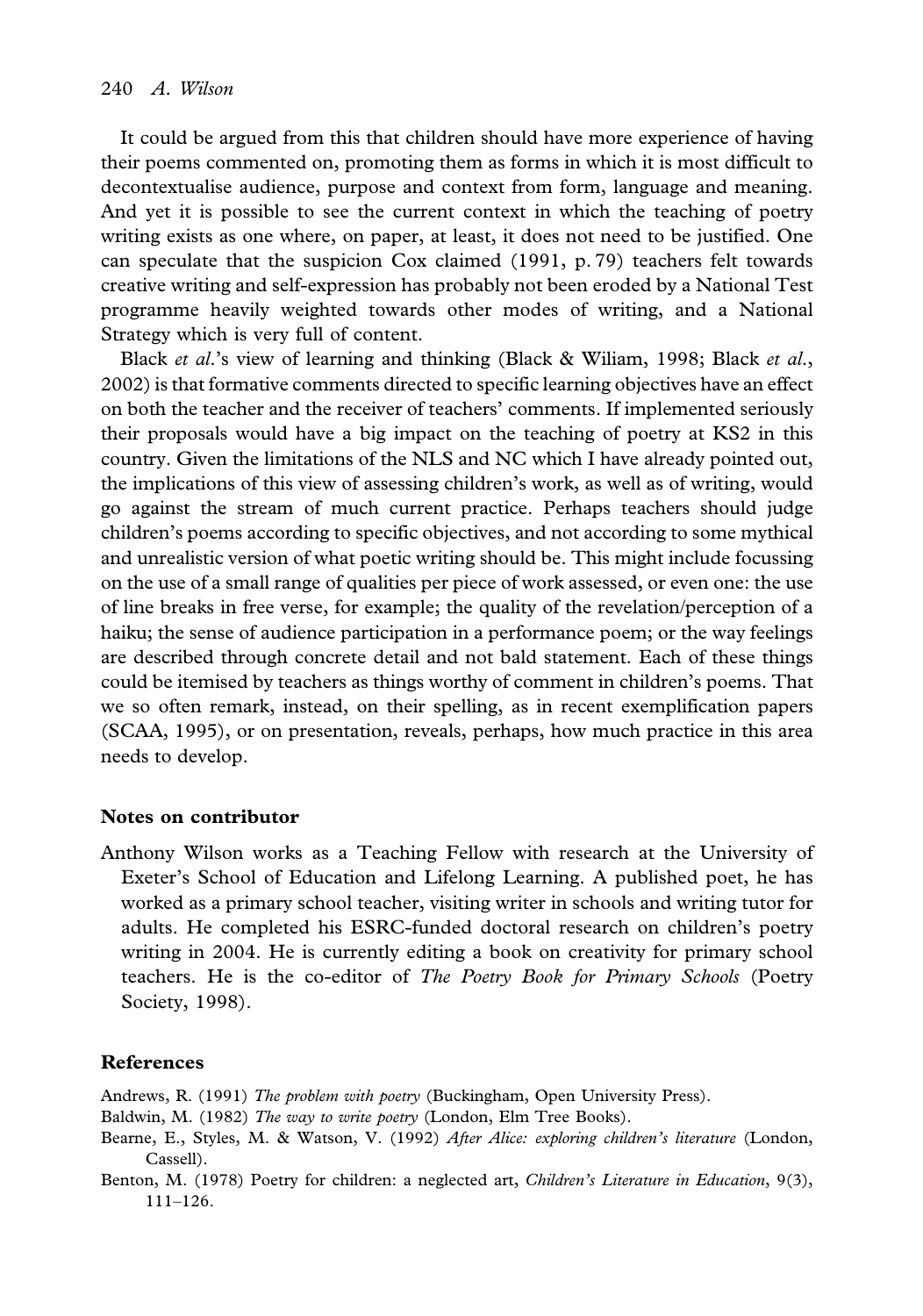- Benton, M. (1986) The discipline of children's literary response. Approaches to poetry with children, Literature in Education, 17(1).
- Benton, P. (2000) The conveyor belt curriculum? Poetry teaching in the secondary school II, Oxford Review of Education, 26(1), 81–93.
- Bereiter, C. & Scardamalia, M. (1987) The psychology of written composition (Hillsdale, NJ, Lawrence Erlbaum Associates).
- Black, P., Harrison, C., Lee, C., Marshall, B. & Wiliam, D. (2002) Working inside the black box: assessment for learning in the classroom (London, King's College London, Department of Education and Professional Studies).
- Black, P. & Wiliam, D. (1998) Inside the black box: raising standards through classroom assessment (London, King's College London, Department of Education and Professional Studies).
- Brownjohn, S. (1994) To rhyme or not to rhyme. Teaching children to write poetry (London, Hodder Arnold H  $&$  S).
- Carter, D. (1998) Teaching poetry in the primary school: perspectives for a new generation (London, David Fulton Publishers).
- Cope, W. (1986) Making cocoa for Kingsley Amis (London, Faber and Faber).
- Coulson, J. (1999) An hour a day helps them spell, read (and play!), Teachers, 1, 8–9.
- Cox, B. (1991) Cox on Cox: an English curriculum for the 1990's (London, Hodder and Stoughton Educational).
- Crawford, R., Hart, H., Kinloch, D. & Price, R. (Eds) (1995) Talking verse: interviews with poets (St Andrews and Williamsburg, University of St Andrews and College of William and Mary).
- cummings, E. E. (1962) Complete poems 1904–62 (New York, W. W. Norton & Company Ltd).
- Curtis, T. (Ed.) (1996) How poets work (Bridgend, Seren).
- Department for Education (1995) English in the national curriculum (London, HMSO).
- Department for Education and Employment (1998) The national literacy strategy: framework for teaching (Sudbury, DfEE Publications).
- Department for Education and Employment and Qualifications and Curriculum Authority (1999) English: the national curriculum for England (Key Stages  $1-4$ ) (London, The Stationery Office).
- Department of Education and Science (1989) English for ages 5 to 16: proposals of the Secretary of State for Education and Science and the Secretary of State for Wales (The Cox Report) (York, National Curriculum Office).
- Department of Education and Science and the Welsh Office (1990) English in the national curriculum (London, HMSO).
- Dymoke, S. (2003) Drafting and assessing poetry; a guide for teachers (London, Paul Chapman Publishers).
- Eliot, T. S. (1957) On poetry and poets (London, Faber and Faber).
- Fisher, R. (2002) Shared thinking: metacognitive modelling in the literacy hour, *Reading: Literacy* and Language, 36(2), 63–67.
- Heaney, S. (1988) The government of the tongue: the 1986 T.S. Eliot memorial lectures and other critical writings (London, Faber and Faber).
- Herbert, W. N. & Hollis, M. (2000) Strong words: modern poets on modern poetry (Tarset, Bloodaxe Books).
- Jones, A. & Mulford, J. (1971) Children using language: approach to English in the primary school (Oxford, Oxford University Press).
- Kerr, A. (2002, November 22) An ode to the literacy hour, Times Educational Supplement, No. 4508, 25.
- Koch, K. (1991) Selected poems (Manchester, Carcanet Press).
- Leavis, F. (1932) New bearings in English poetry: a study of the contemporary situation (London, Chatto and Windus).
- O'Hara, F. (2003) 'Why I Am Not a Painter' and other poems (Manchester, Carcanet Press).
- Rosen, M. (1989) Did I hear you write? (London, André Deutsch).